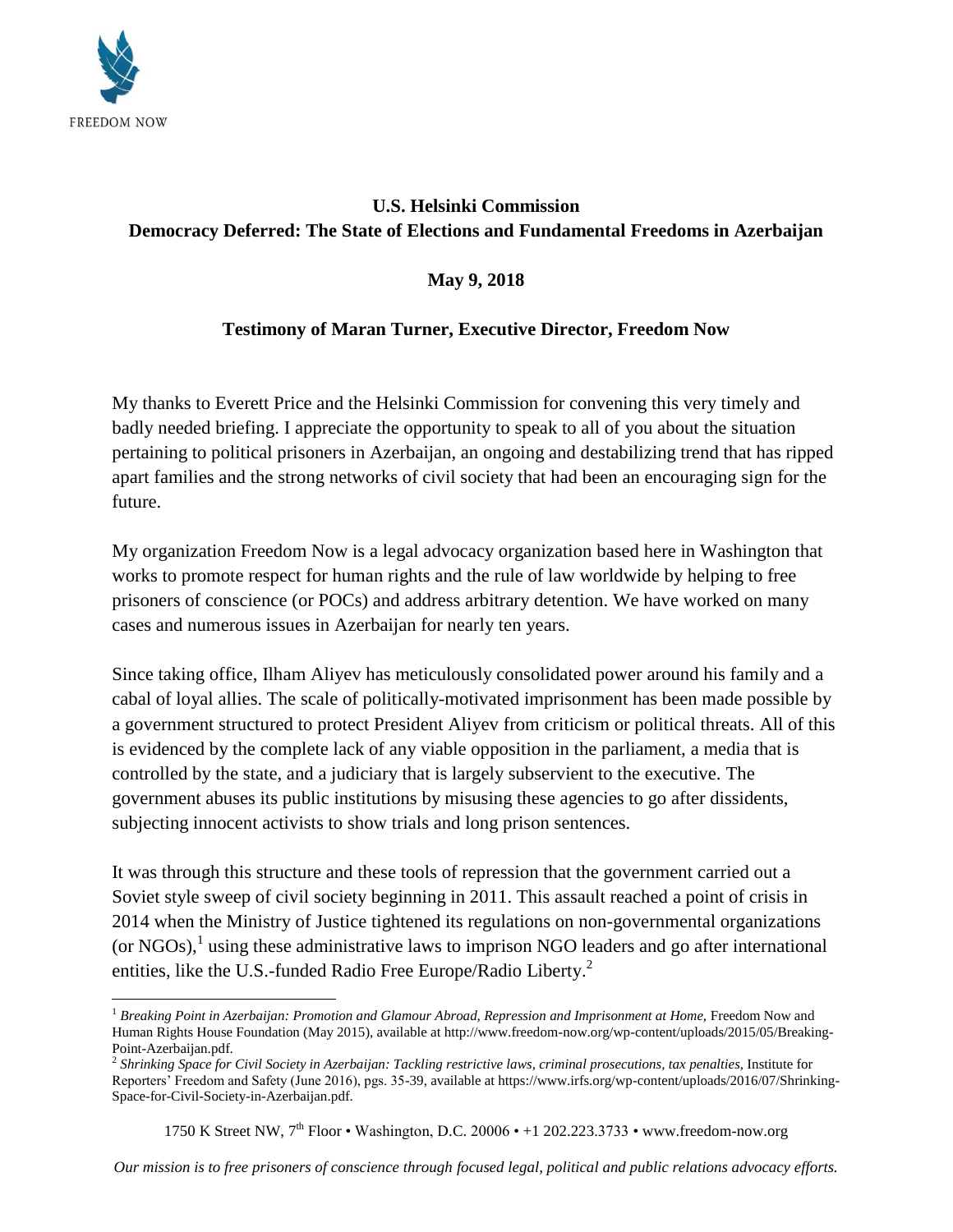In late 2015 and early 2016 there was cause to be optimistic as the government released more than a dozen prominent POCs. Owing to considerable international attention, there was hope that the government's campaign against activists might be winding down. Unfortunately, this was not what happened. Well known dissidents remain behind bars and new arrests have followed. Most human rights defenders are now working outside of the country, while a number of them, such as Khadija Ismayliova, are trapped inside on travel bans.

Locally based activists say there are now more than 140 POCs detained in Azerbaijan.<sup>3</sup>

One particularly egregious example of continued imprisonment is the case of Ilgar Mammadov, leader of the Republican Alternative opposition party. He was arrested in February 2013 after he wrote a blog post that contradicted the government's official account of a public protest. He was charged with organizing or participating in a breach of public order, resisting arrest, and mass disorder.<sup>4</sup> After a sham trial, Ilgar was sentenced to seven years in prison, where he remains.<sup>5</sup>

Ilgar's case is particularly noteworthy because he has been exonerated in two separate European Court of Human Rights rulings – and yet he remains in prison. 6 In October 2014, the Court held that his pre-trial detention was in violation of his right to freedom from arbitrary detention. In its judgment, the Court found a violation of Article 18 of the Human Rights Convention; specifically finding political motivation behind the actions of the government. Since 1959, the Court has found a violation of Article 18 in only five cases, and in every case except Ilgar's, the applicants were released.<sup>7</sup> A second judgment was issued in November 2017 in which the Court found that his right to a fair trial had been violated.

Because of Azerbaijan's refusal to carry out the Court's first judgment, in December 2017, the Committee of Ministers of the Council of Europe launched infringement proceedings. The Committee referred the case back to the Court for it to establish whether Azerbaijan has failed to abide by the judgment. This is the first time in the Council of Europe's history that the Committee has used this mechanism against a member state. Should the infringement proceedings yield no results, Azerbaijan could eventually risk suspension or expulsion from the Council of Europe.<sup>8</sup>

 $\overline{\phantom{a}}$ <sup>3</sup> *A Unified List of Political Prisoners in Azerbaijan*, The Working Group on a Unified List of Political Prisoners in Azerbaijan (March 20, 2018) at pgs. 12-13, available at http://nopoliticalprisoners.org/wp-content/uploads/2018/03/Political-Prisoners-Report-Azerbaijan-WG-FINAL-March-2018.pdf (hereinafter *List of Political Prisoners).*

<sup>4</sup> *2 Azeri Opposition Leaders Are Charged With Inciting Riots*, New York Times (Feb. 6, 2013), available at http://www.nytimes.com/2013/02/07/world/asia/2-azeri-opposition-leaders-are-charged-with-inciting-riots.html.

<sup>5</sup> *Two Prominent Azerbaijani Oppositionists Sentenced On Fabricated Charges*, Radio Free Europe/Radio Liberty (March 22, 2014), available at https://www.rferl.org/a/caucasus-report-azerbaijan-opposition-jailings/25306224.html.

<sup>6</sup> *Ilgar Mammadov v. Azerbaijan,* European Court of Human Rights, Application No. 15172/13 (Oct. 13, 2014), *Ilgar Mammadov v. Azerbaijan (No. 2)*, European Court of Human Rights, Application No. 919/15, (Nov. 11, 2017).

<sup>7</sup> *Ilgar Mammadov case: Council of Europe notifies Azerbaijan of intention to launch a special procedure for the execution of the judgment*, Council of Europe (Oct. 25, 2017), available at https://www.coe.int/en/web/portal/news-2017/-

<sup>/</sup>asset\_publisher/StEVosr24HJ2/content/ilgar-mammadov-case-council-of-europe-notifies-azerbaijan-of-intention-to-launchunprecedented-legal-action?desktop=true.

<sup>8</sup> *Committee of Ministers launches infringement proceedings against Azerbaijan*, Council of Europe (Dec. 5, 2017), available at https://www.coe.int/en/web/portal/news-2017/-/asset\_publisher/StEVosr24HJ2/content/council-of-europe-s-committee-ofministers-launches-infringement-proceedings-against-azerbaijan?.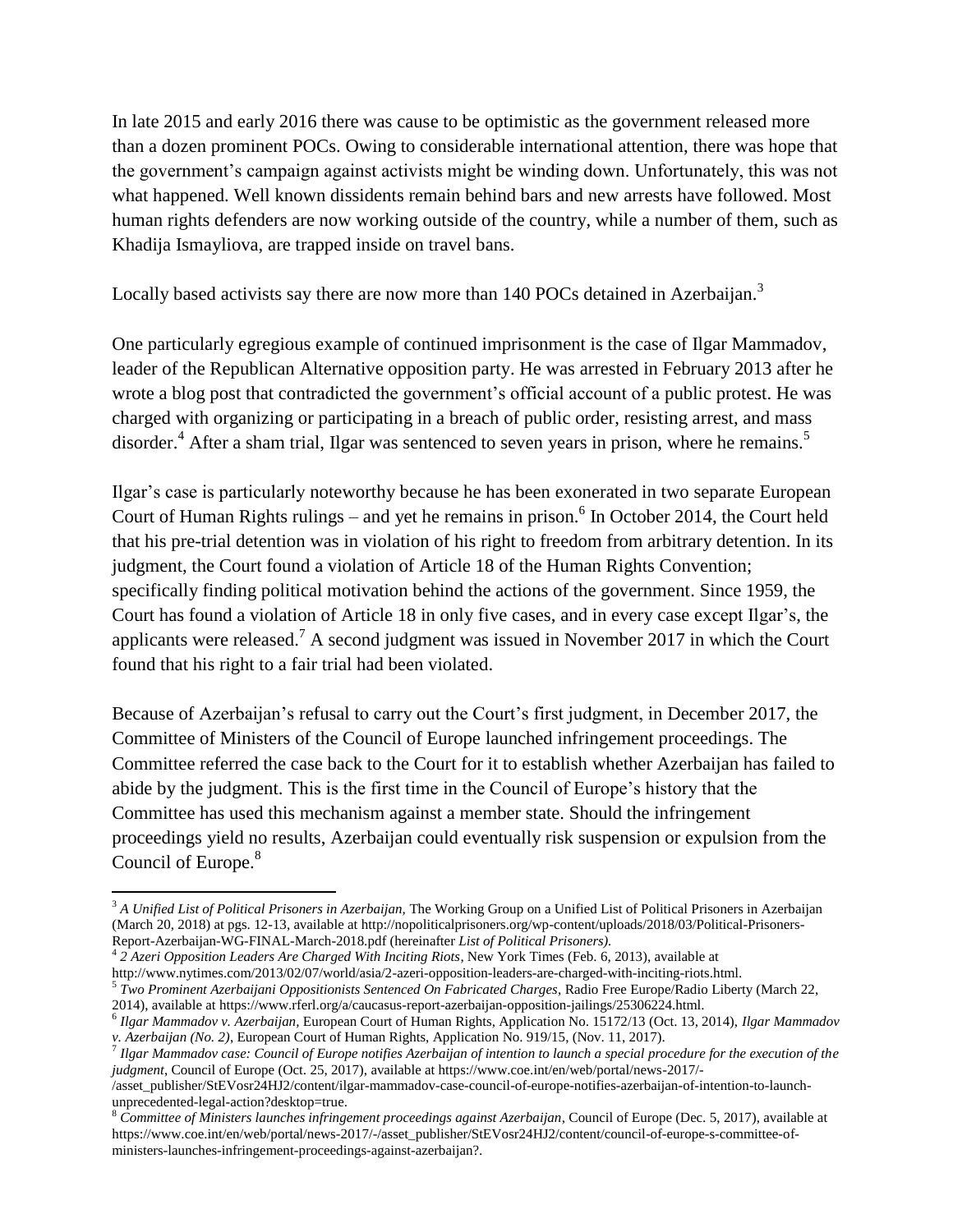Ilgar's petition is just one of many applications from Azerbaijan before the Court. At the start of this year, there are over 2,000 cases pending against Azerbaijan.<sup>9</sup> Last year, the Court found human rights violations in 24 of the 26 cases it adjudged. Violations included the right to freedom from arbitrary detention, right to a fair trial, and the right to freedom of assembly and association. 10

I would like to highlight two trends we have noticed recently that are particularly disturbing.

The first trend is the extension of Azerbaijan's human rights violations beyond its borders. The government is systematically targeting Azerbaijani dissidents living and working in nearby Georgia.<sup>11</sup> One such case was the shocking abduction of Azerbaijani journalist Afgan Mukhtarli. On the evening of May 29, 2017, Afgan was abducted in Tbilisi by unidentified men who were reportedly wearing Georgian police uniforms. He was pushed into a car, beaten, and driven to the Azerbaijani border where he was handed off to men speaking Azerbaijani. After crossing the border, he was brought into a border checkpoint and accused of illegal border crossing, violence against police, and smuggling 10,000 euros. Afgan was sentenced to six years in prison in January 2018. The U.S. State Department has called for his release.<sup>12</sup>

The second trend is the imprisonment and ill-treatment of independent Muslims. According to the recently distributed list of POCs, there are 82 religious activists currently detained in Azerbaijan. This is nearly 60% of all POCs identified in the country.<sup>13</sup> Despite promoting itself as a paragon of religious tolerance, Azerbaijan has consistently worked to discredit and dismantle independent religious groups that operate without the explicit permission of the government. The U.S. Commission on International Religious Freedom has designated Azerbaijan a Tier 2 country, indicating that violations of religious freedom engaged in or tolerated by the government are serious and are systematic, ongoing, and/or egregious.<sup>14</sup> The best example of this ongoing campaign is the November 2015 raid by the Ministry of Internal Affairs and the State Security Service on a group of activists affiliated with a group known as the Muslim Unity Movement (or MUM) in the town of Nardaran. The security raid resulted in the death of seven individuals,<sup>15</sup> including two police officers and the arrests of the group's leader and eventually dozens of others.<sup>16</sup> Members were charged with terrorism, extremism, plotting to

 $\overline{\phantom{a}}$ <sup>9</sup> *Pending Applications Allocated to a Judicial Formation,* European Court of Human Rights, available at https://www.echr.coe.int/Documents/Stats\_pending\_2018\_BIL.pdf.

<sup>&</sup>lt;sup>10</sup> Violations by Article and by State, European Court of Human Rights, available at

https://www.echr.coe.int/Documents/Stats\_violation\_2017\_ENG.pdf.

<sup>11</sup> *Repression Beyond Borders: Exiled Azerbaijanis in Georgia*, International Partnership for Human Rights, Freedom Now, and Human Rights Education and Monitoring Center (Sep. 2017), available at http://www.freedom-now.org/wp-

content/uploads/2017/09/Repression-beyond-Borders-Exiled-Azerbaijanis-in-Georgia.pdf. <sup>12</sup> On the Sentencing of Afgan Mukhtarli, U.S. Department of State (Jan. 12, 2018), available at

https://www.state.gov/r/pa/prs/ps/2018/01/277441.htm.

<sup>13</sup> *List of Political Prisoners, supra* note 12, pgs. 40-85.

<sup>14</sup> *2018 Annual Report*, U.S. Commission on International Religious Freedom (April 2018), pg. 3, available at http://www.uscirf.gov/sites/default/files/USCIRF%20Annual%20Report%202018\_tagged508.pdf.

<sup>15</sup> *Azerbaijan Deepens Crackdown on Shi'ite Stronghold,* Radio Free Europe/Radio Liberty (Dec. 1, 2015), available at http://www.rferl.org/a/azerbaijan-nardaran-raid/27400436.html.

<sup>&</sup>lt;sup>16</sup> Azerbaijani Theologian Said To Have Been Plotting Coup, Radio Free Europe/Radio Liberty (Nov. 27, 2015), available at https://www.rferl.org/a/caucasus-report-azerbaijan-theologian-plotted-coup/27393340.html.